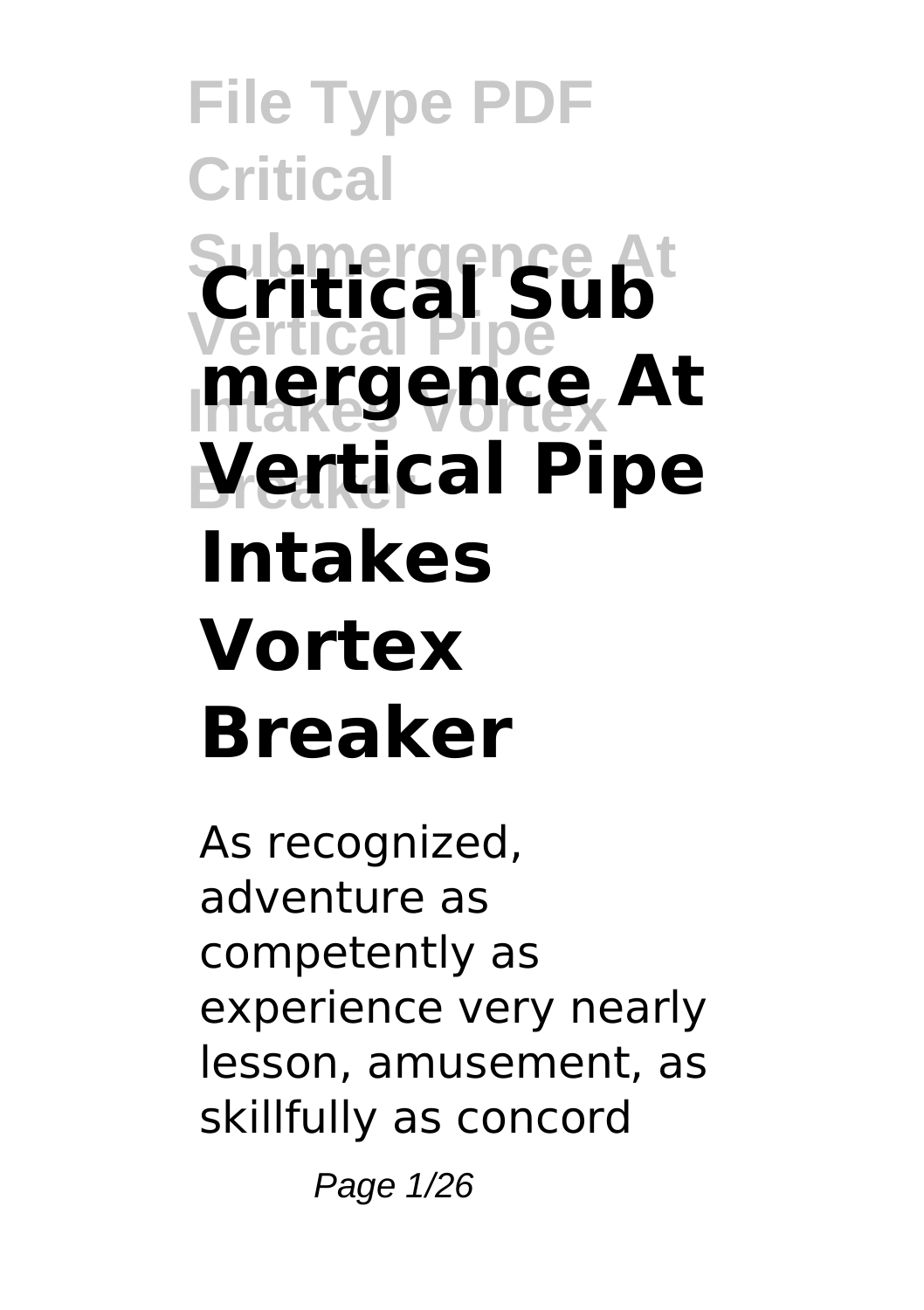### **File Type PDF Critical San be gotten by just** checking out a ebook **Intakes Vortex at vertical pipe Intakes** vortex **critical submergence breaker** after that it is not directly done, you could say yes even more a propos this life, around the world.

We offer you this proper as without difficulty as easy pretension to acquire those all. We give critical submergence at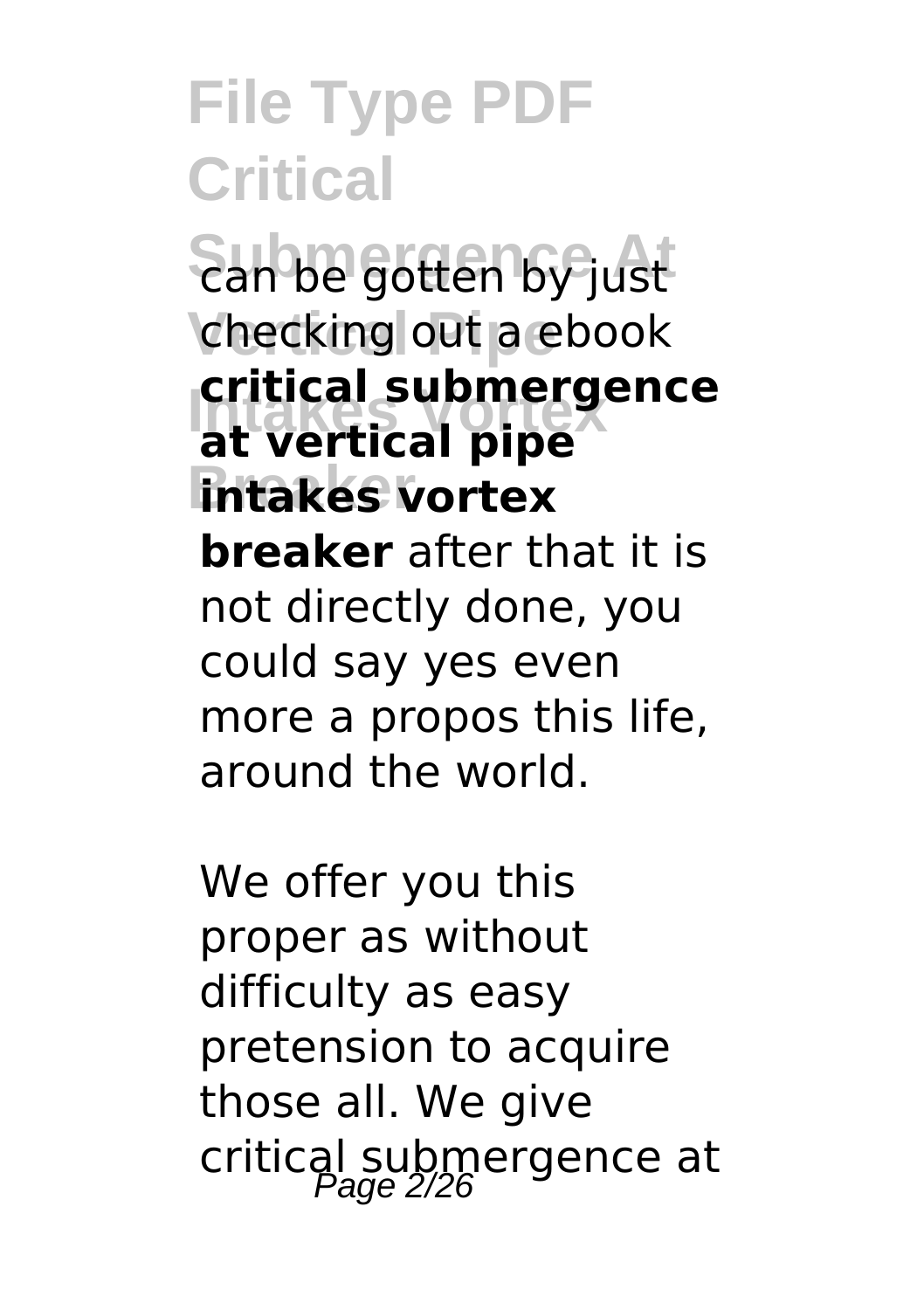**File Type PDF Critical** Sertical pipe intakes<sup>t</sup> **Vertical Pipe** vortex breaker and numerous book<br>Collections from **fictions to scientific** collections from research in any way. in the course of them is this critical submergence at vertical pipe intakes vortex breaker that can be your partner.

The Open Library: There are over one million free books here, all available in PDF,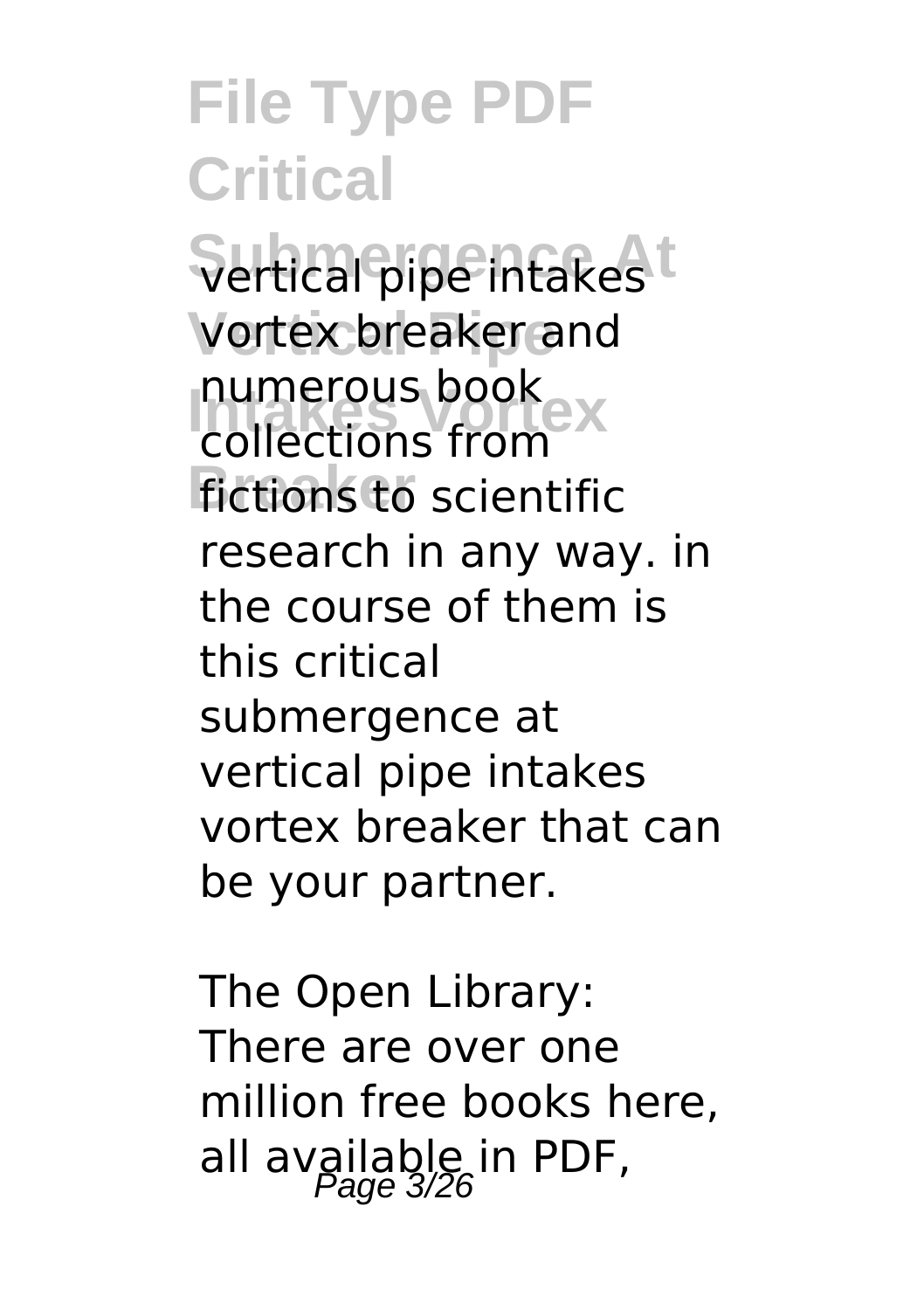SPub, Daisy, DjVu and **ASCII text. You can** search for ebooks<br>specifically by checking the Show only ebooks search for ebooks option under the main search box. Once you've found an ebook, you will see it available in a variety of formats.

### **Critical Submergence At Vertical Pipe**

Critical submergence is a function of factors besides the vertical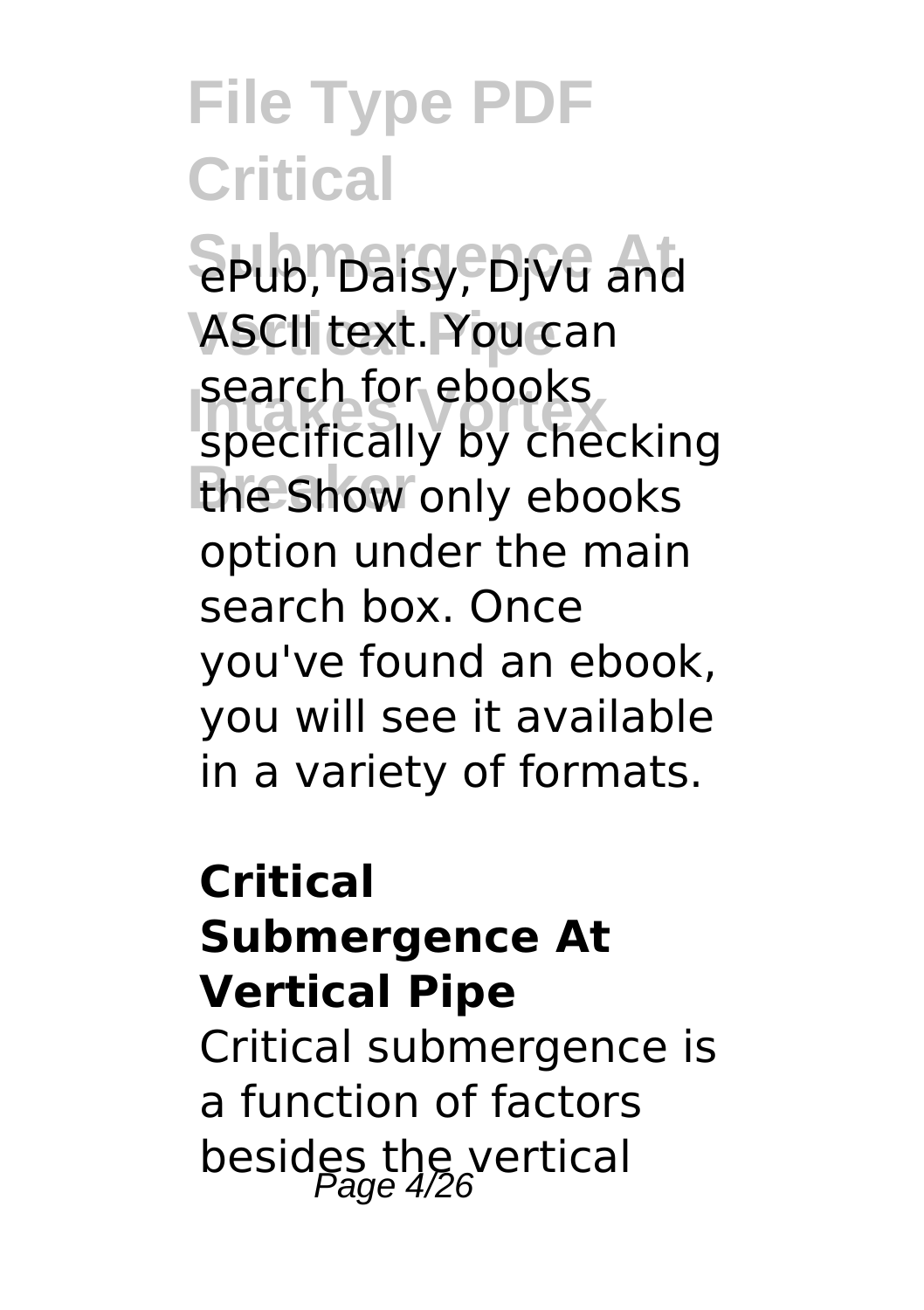**Sistance and the At** acceleration of gravity. Other factors are<br>surface tension **Viscosity, density and** surface tension, the diameter of the suction pipe opening, especially if there is a transition to a smallerdiameter pipe shortly after the initial opening.

### **Guidelines for Submergence & Air Entrainment | Pumps** & Systems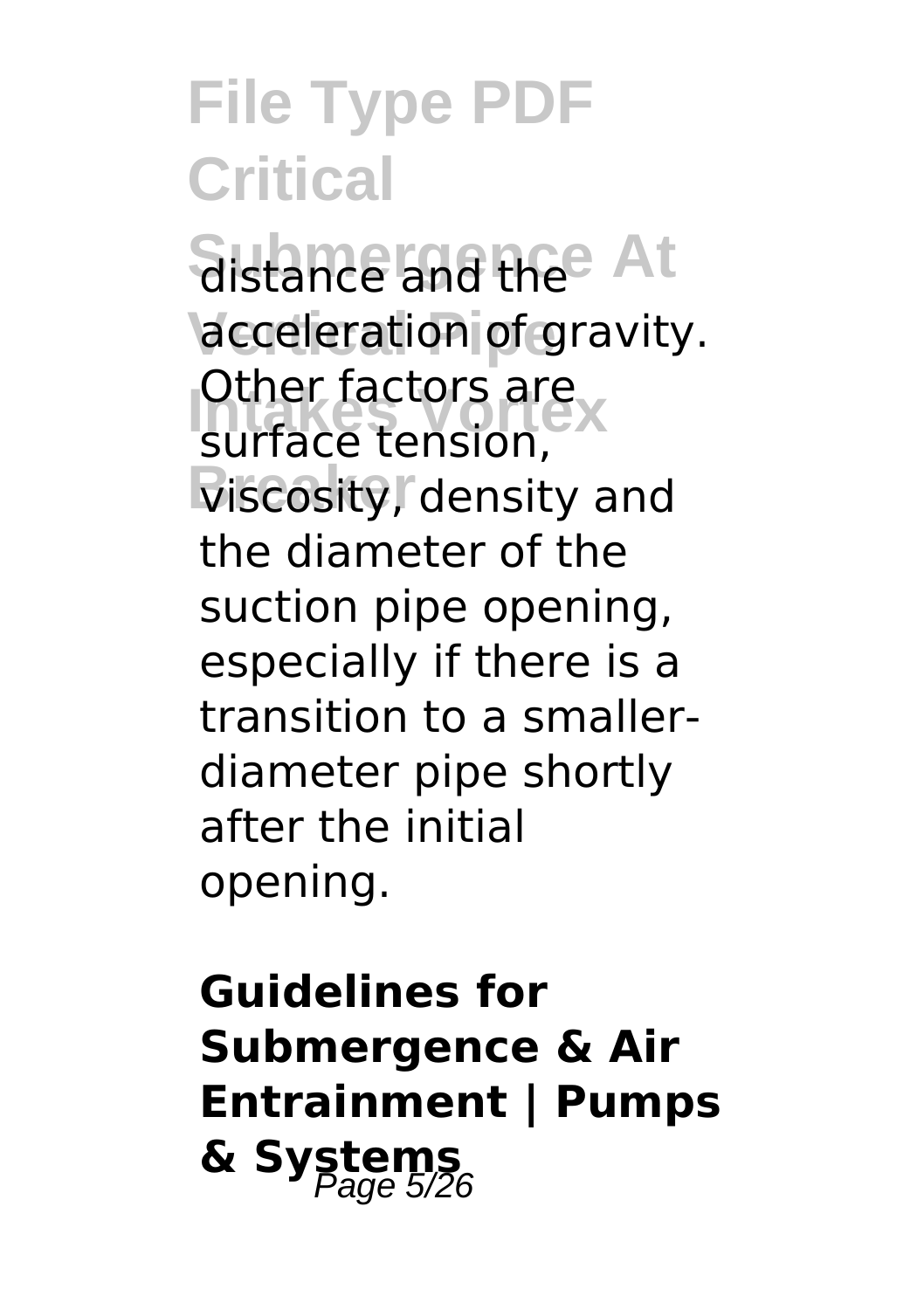**File Type PDF Critical For a vertically ce At** downward flowing **Intake, critical**<br>Submergence is defined as the vertical submergence is distance between the intake center and water surface level when air just enters the intake by a freesurface vortex. However, for a horizontally flowing intake air enters the intake at the summit point of the intake.

Page 6/26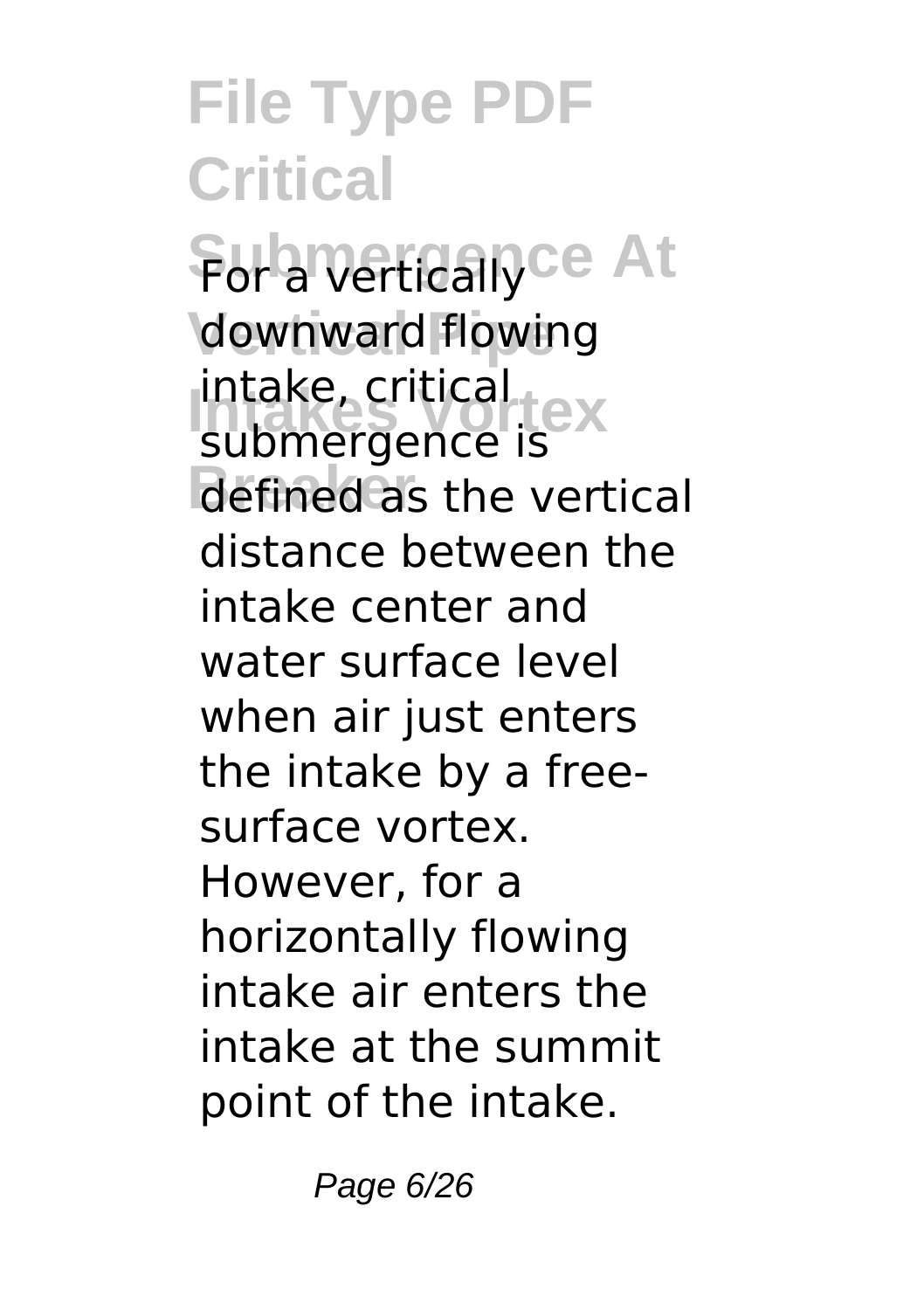**File Type PDF Critical**  $\epsilon$ Hitlaargence At **Vertical Pipe submergence for a horizontal pipe**<br>intakes **The present paper intake ...** deals with the effect of circulation and other flow parameters affecting the critical submergence at vertical pipe intakes drawing water from reservoirs and streams for hydropower and pumping plants. Examination of data collected...<br>collected...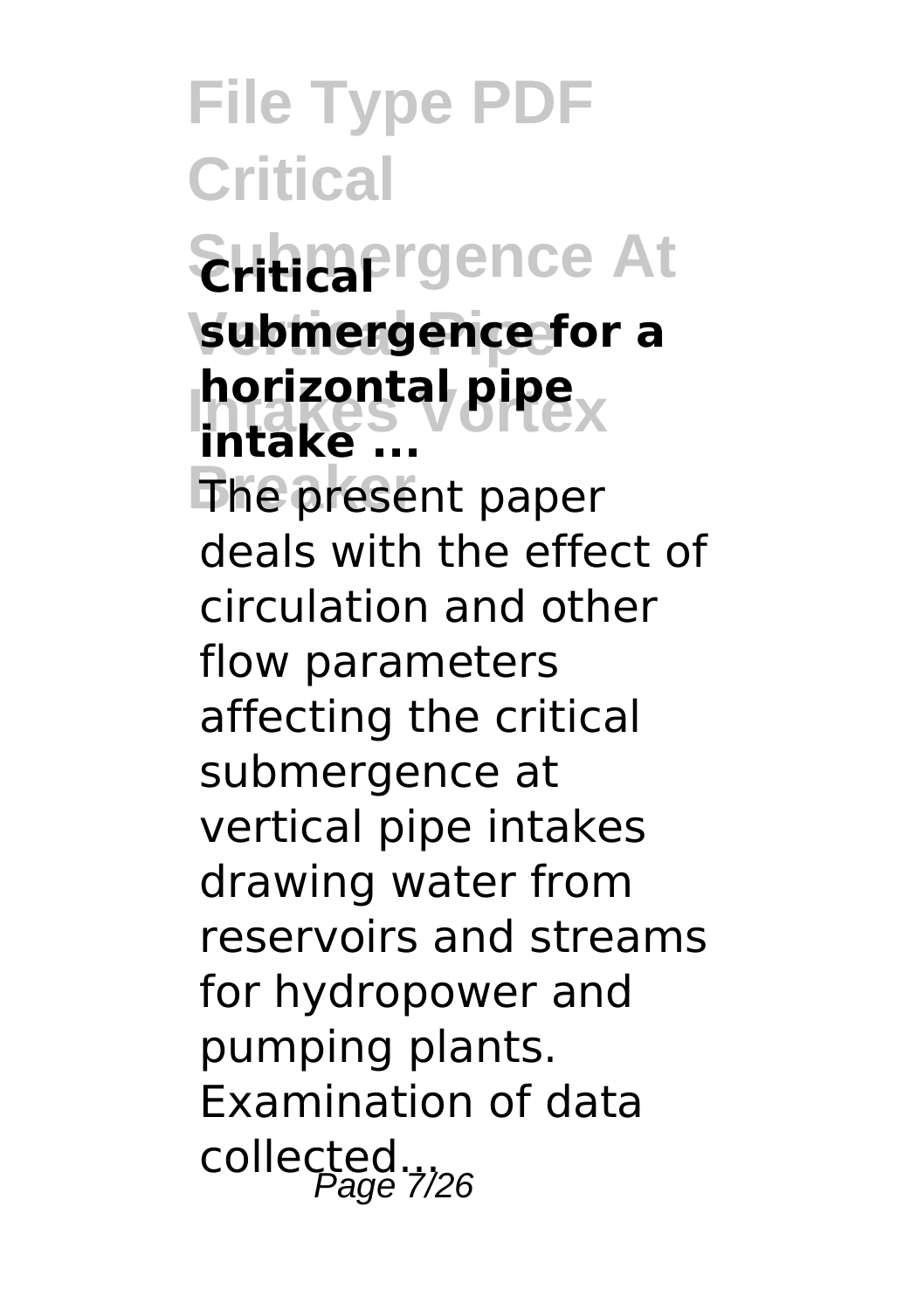**File Type PDF Critical Submergence At Vertical Pipe Critical Intakes Vortex vertical pipe intakes Breaker ... submergence at** The critical submergence for a vertically downward flowing pipe intake in a two-layer stratified fluid field is defined as the vertical distance of the interface of the

fluid layers to the intake...

**(PDF) Critical** Page 8/26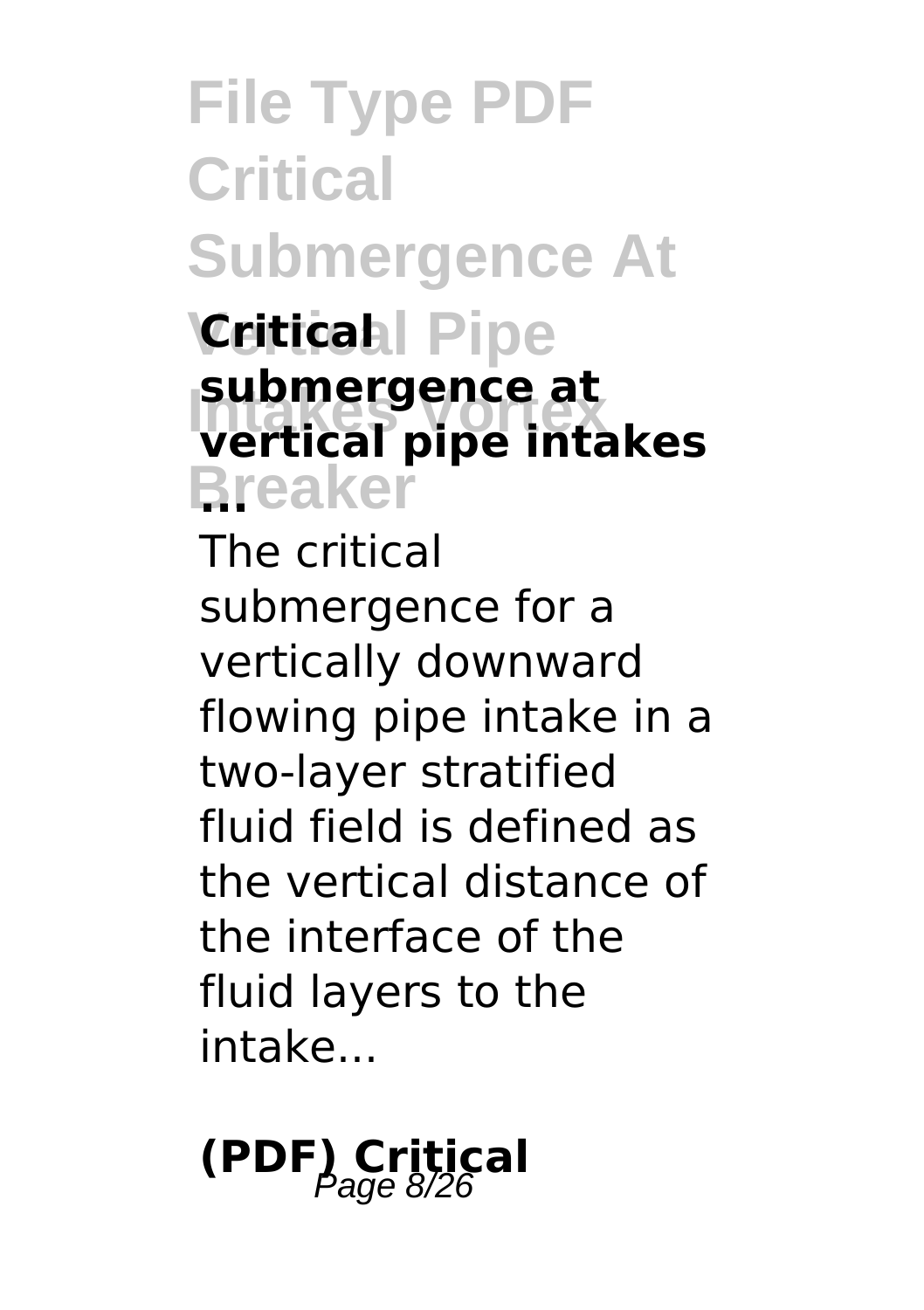**File Type PDF Critical Submergence At submergence for a Vertical Pipe horizontal pipe Intake**<br>CONCLUSIONS For **Peducing the critical intake** submergence depth at vertical pipe intakes and omitting the swirling ow, antivortex plates can be used. Equation 5 can be used while knowing ow conditions (Nand FN), required submergence depth (Figure 6), pipe diameter and<br>Page 9/26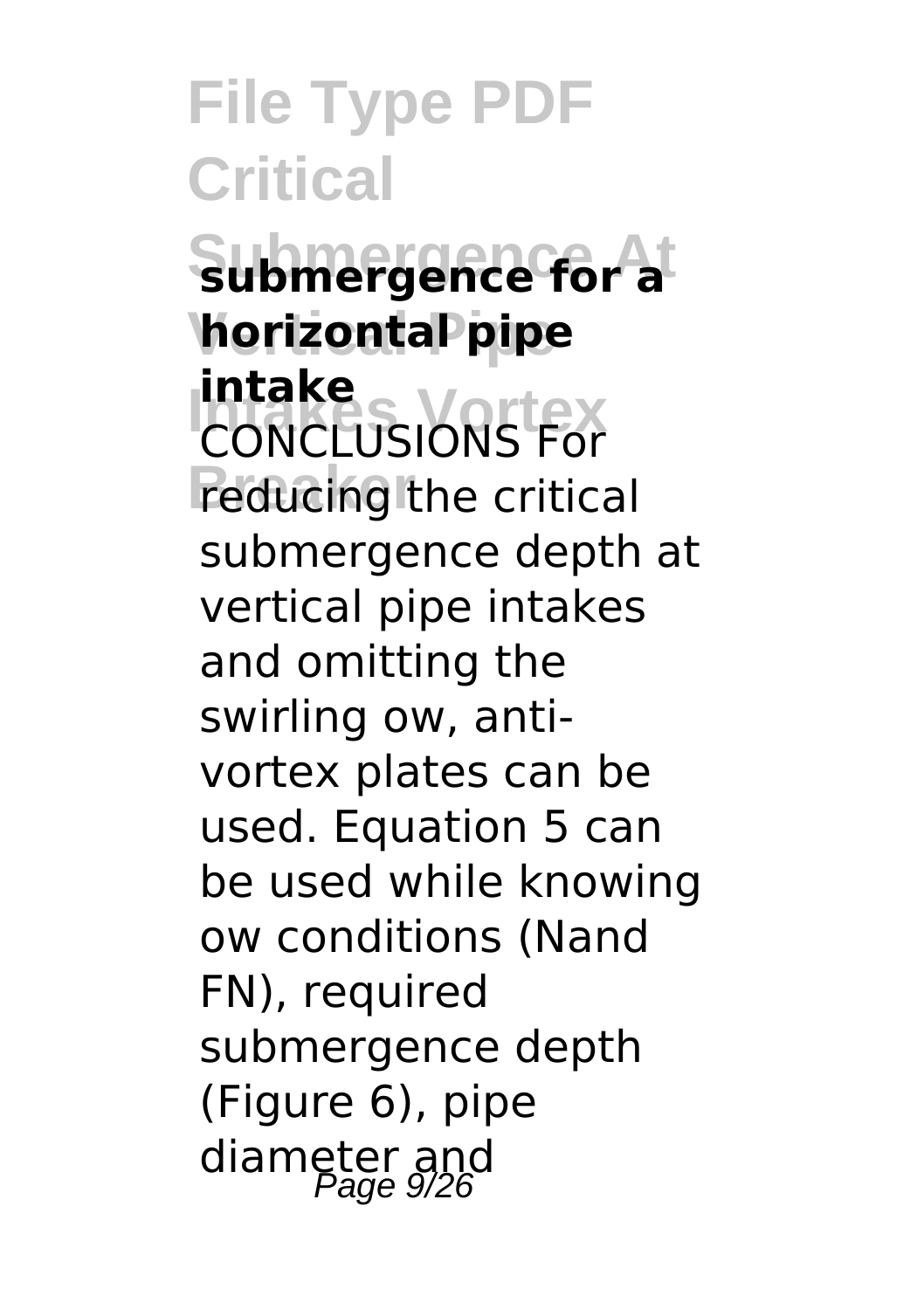**File Type PDF Critical** Symmetrically ce At positioned plate **Intakes Vortex** positions.

**Breaker E ect of Anti-Vortex Plates on Critical Submergence at a ...** Critical submergence is the depth just before the vortex formation starts. In other word, vertical distance between the free surface and the intake (Center of the intake, Sc\* or top of the intake, Sc).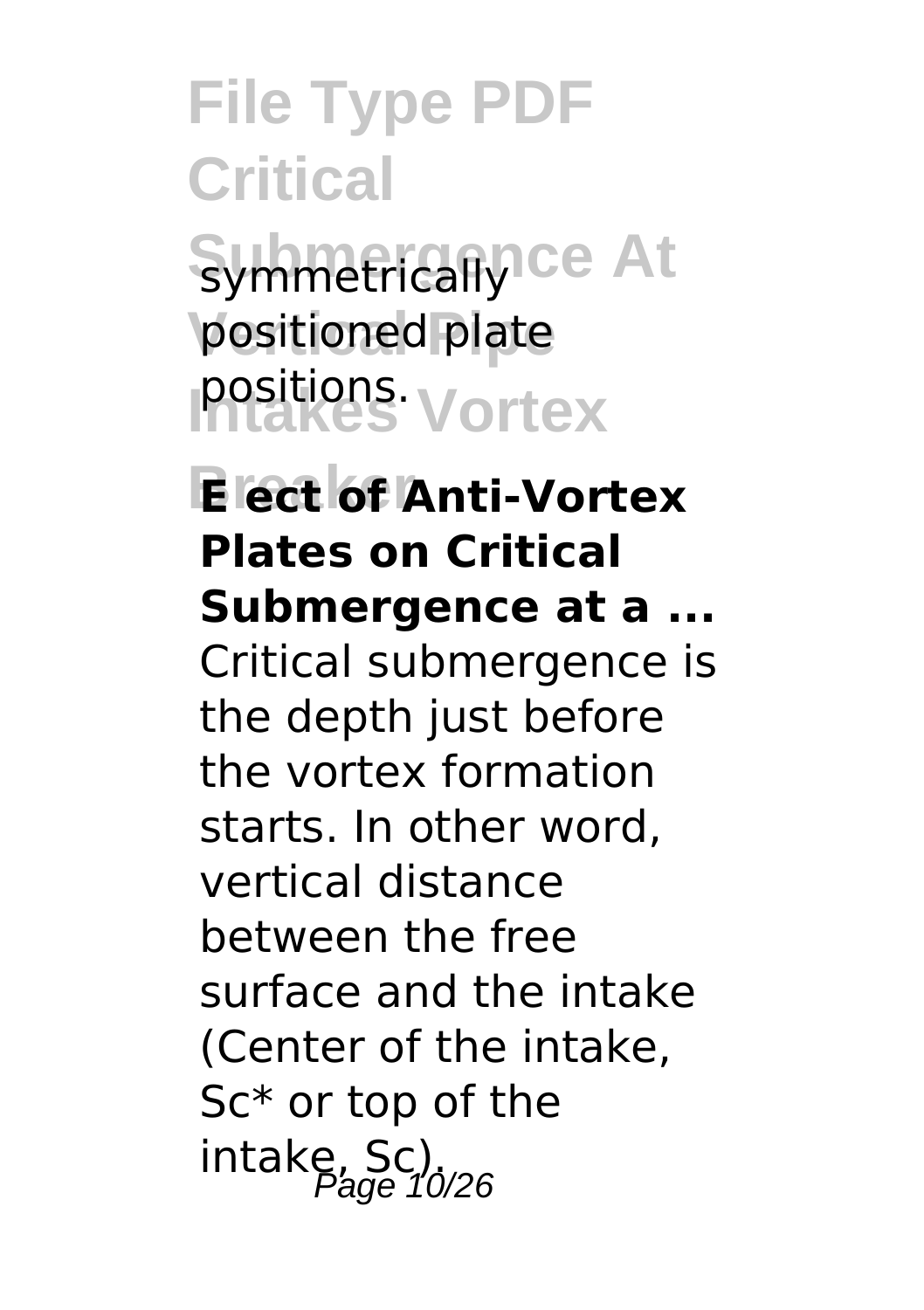# **File Type PDF Critical Submergence At**

#### **Determination of Intakes Vortex to Avoid Vortices at Breaker ... Submergence Depth**

The vertical distance between the water level and upper level of intake is generally called submergence. Due to insufficient submergence of the intake, air enters the intake pipe and reduction in discharge takes pl ace. The submergence depth at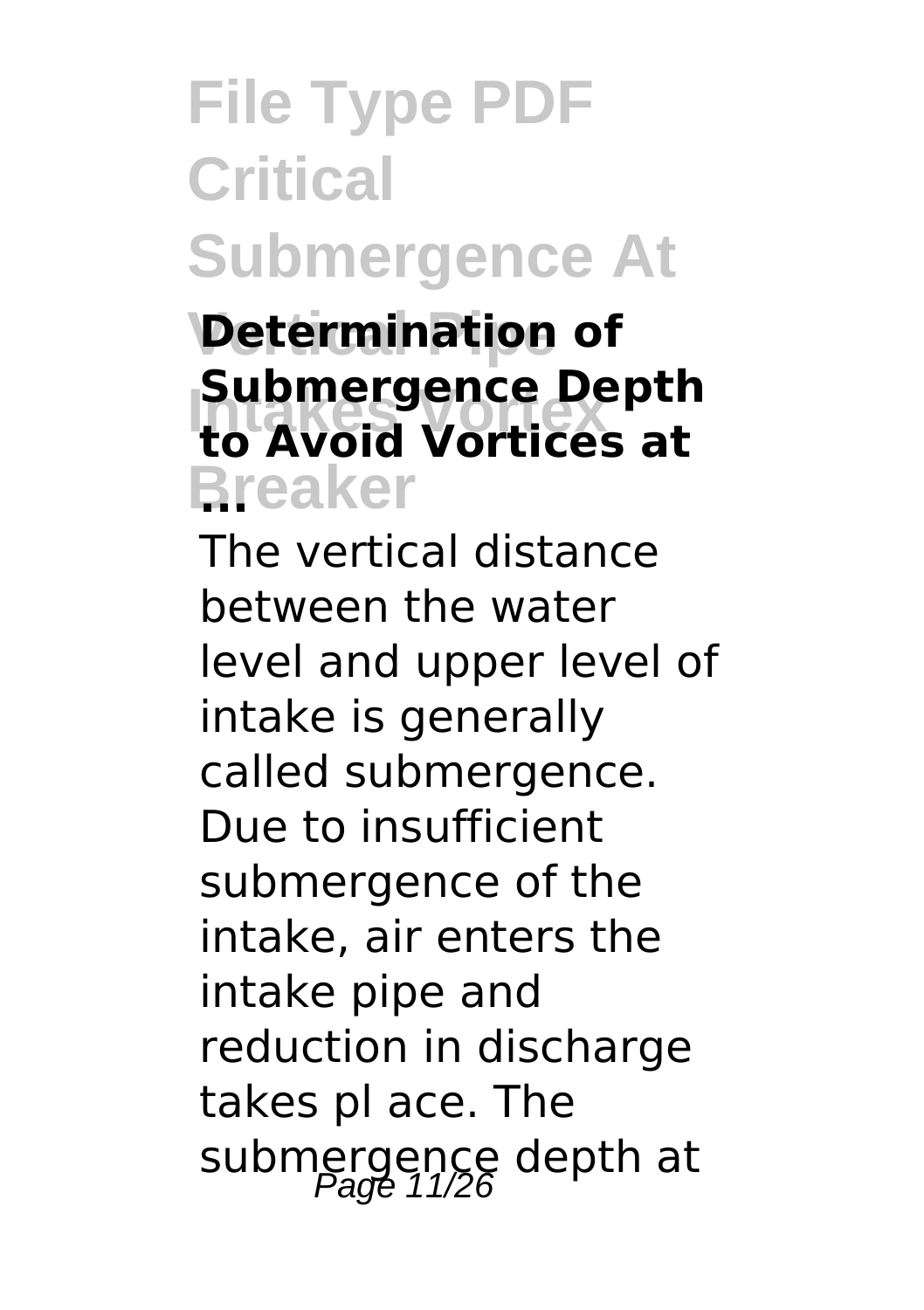**Subch incipient air At** entrainment takes place at the pipe in<br> **is called critical** submergence. place at the pipe intake

#### **Prediction of Critical Submergence for Horizontal Intakes**

A. This answer provides the recommended minimum submergence of a vertical pump inlet bell to reduce the probability that strong free-surface air core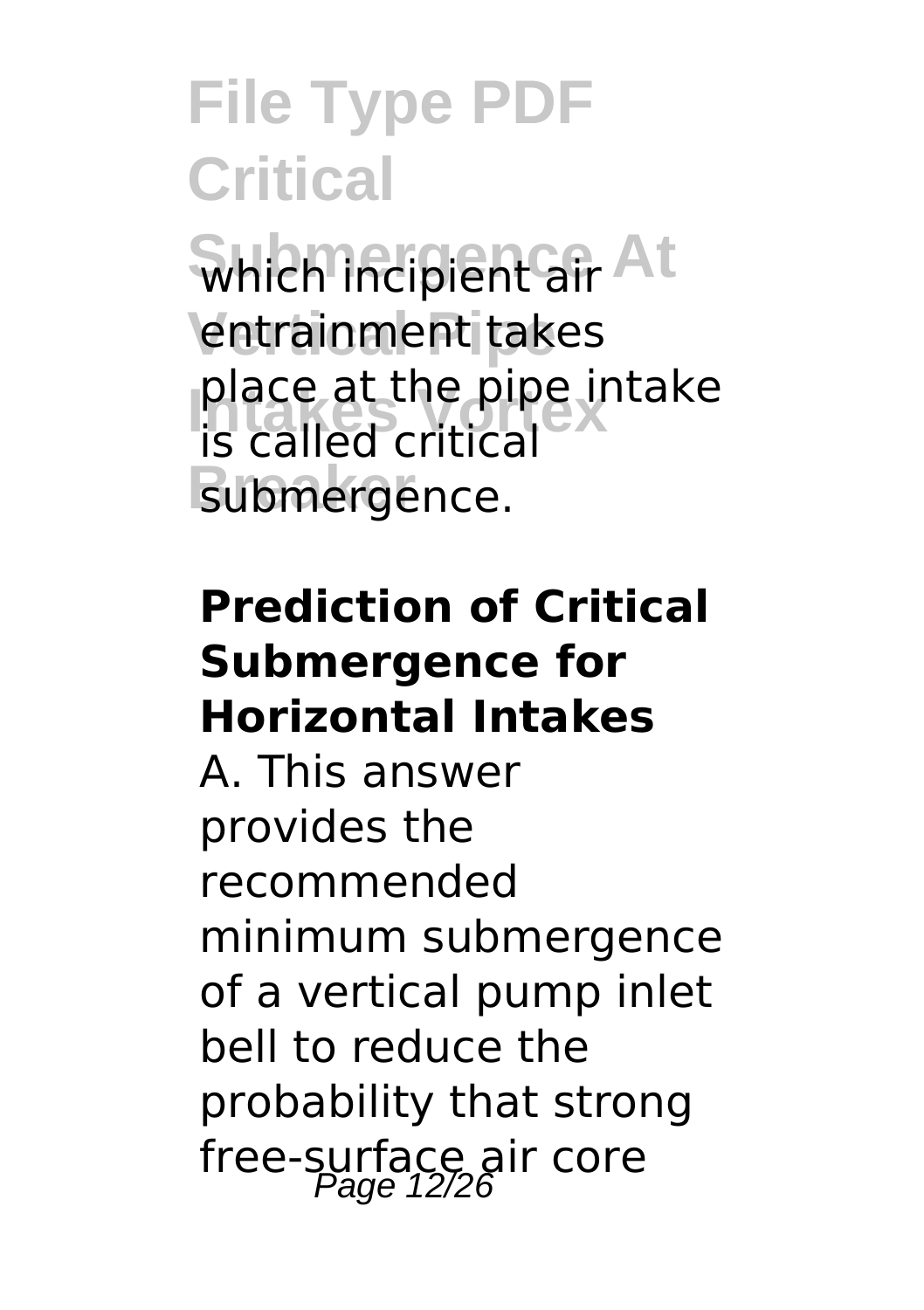Surtices will occur. At Submerged vortices are not believed to be<br> *related to* submergence. related to

### **How to Determine Minimum Submergence | Pumps & Systems** Critical submergence in pumping systems can be determined using a number of calculations, all of which result from heterogeneous geometries based on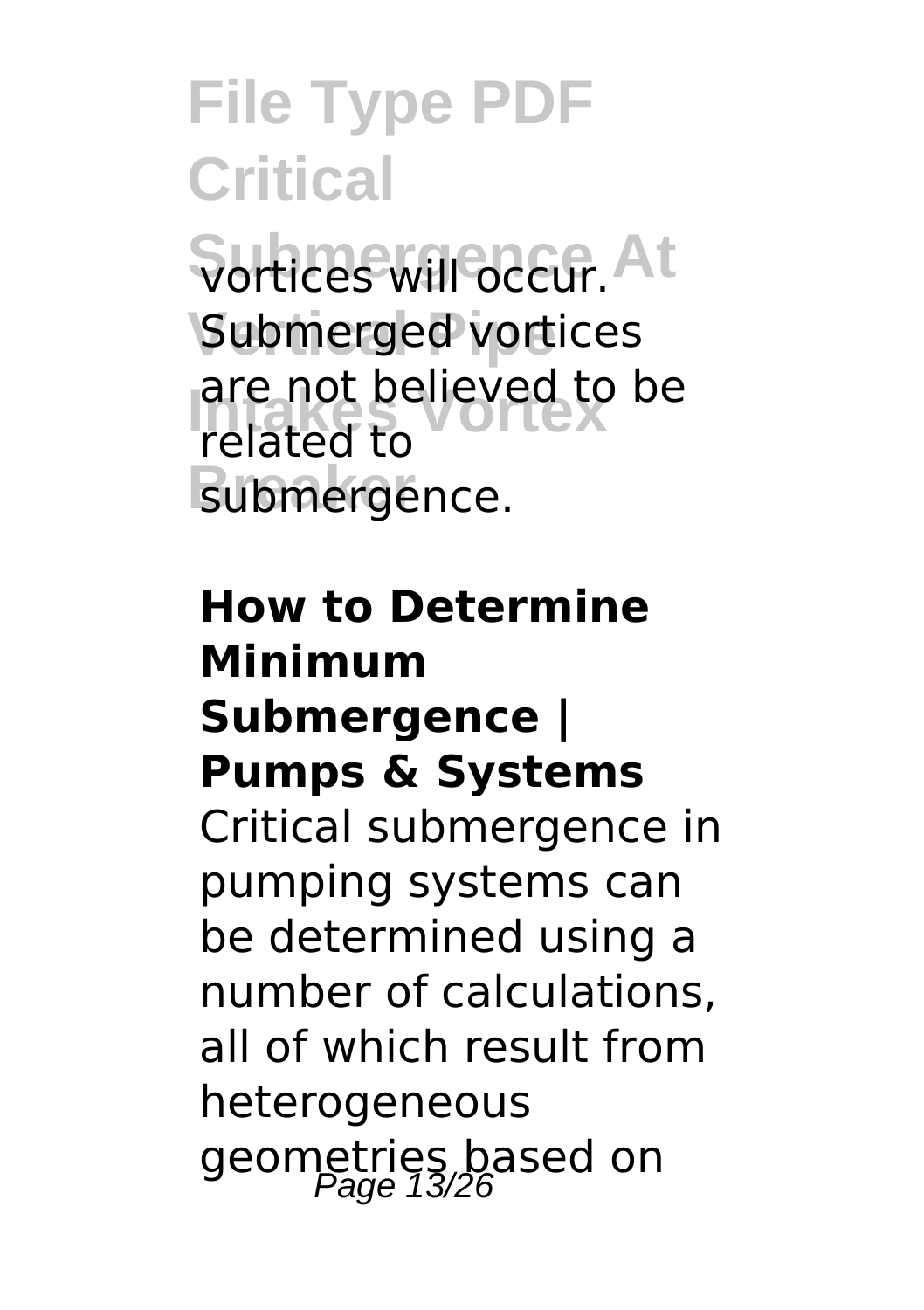water. The most widely spread critical e **Submergence formula**<br>**is that of the Hydrauli Institute.** is that of the Hydraulic

#### **Determining Critical Submergence in Tanks by Means of**

**...**

Horizontal and Vertical Intake Designs (note, inverted vertical intake not shown). D represents the pipe diameter, D. o. ... D represents the pipe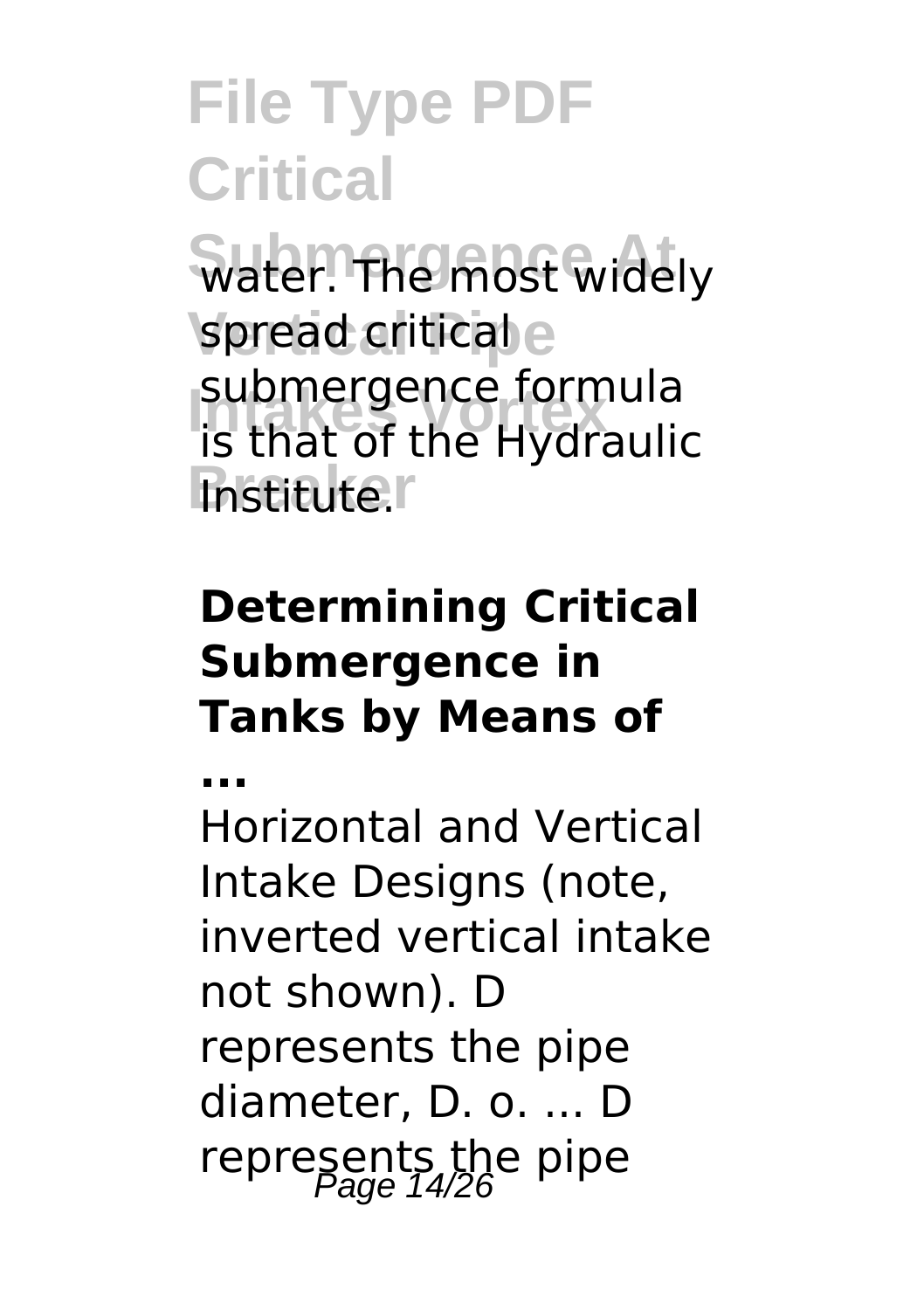**File Type PDF Critical** Siameter, D. D. C. The term critical pe **Intakes Vortex** was defined by Jain et **BI.** (1978) as the ... submergence (S. c)

**Intake Vortex Formation and Suppresion at Hydropower ...** times the critical submergence of the intake) can also be used to predict the critical submergence. The agreement between theoretical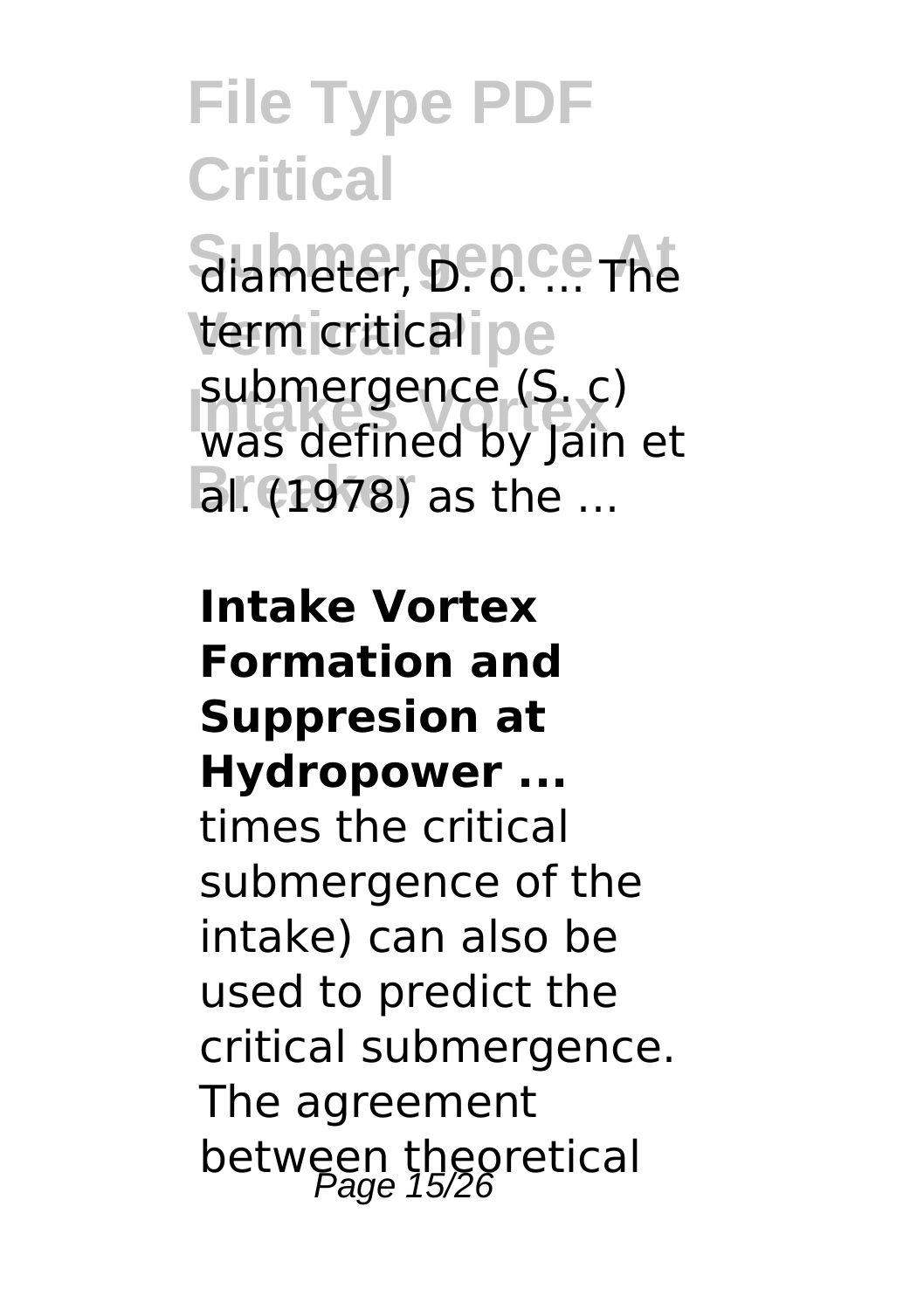**Fesults and availablet** experimental data **Intakes Vortex** critical spherical sink **Burface** gives good indicates that this results especially for the intake when the distance of the impervious vertical dead-end wall to the center point ...

### **Prediction of critical submergence for an intake pipe ...** The minimum submergence of a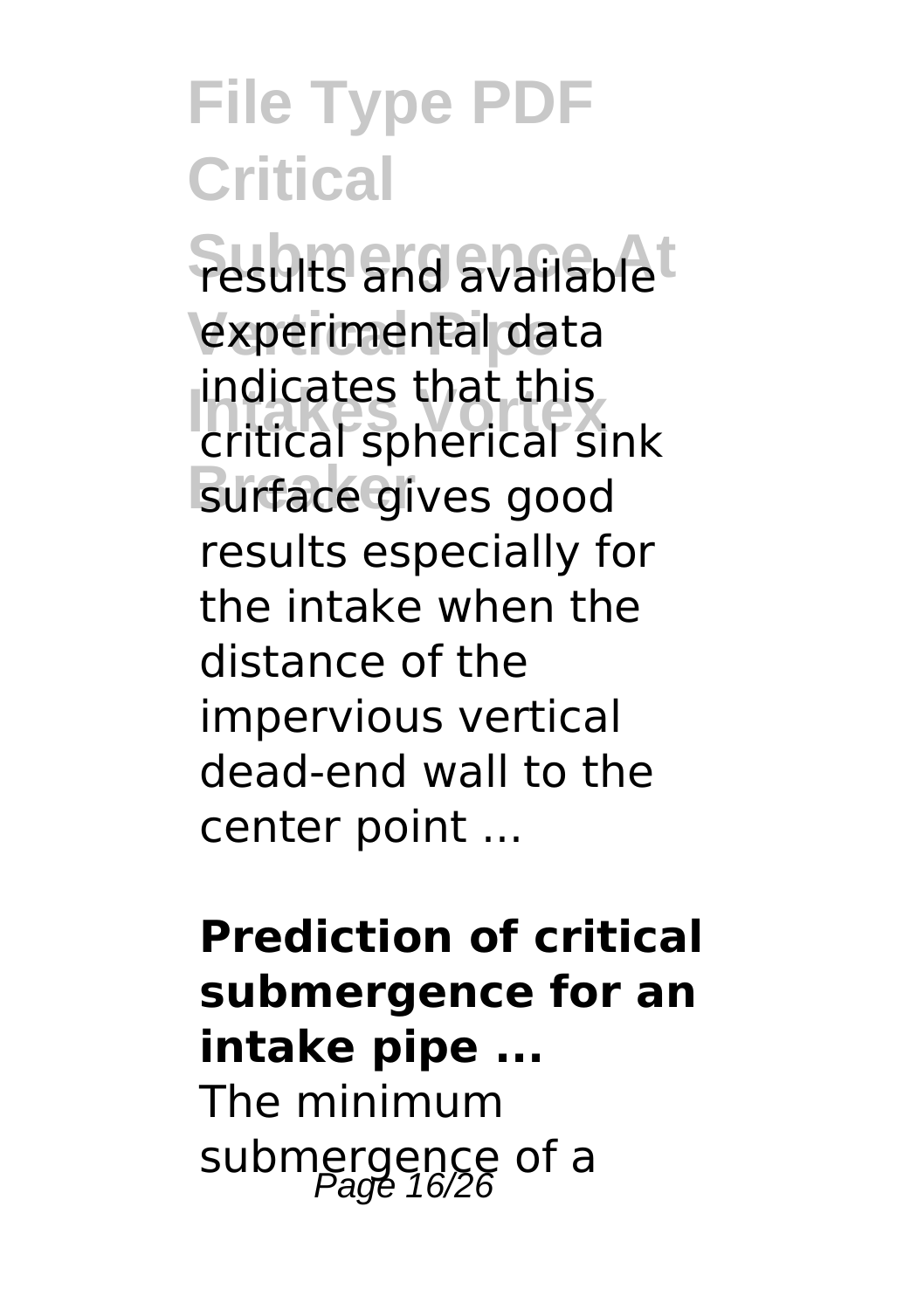**Sump is the vertical t distance of liquid** above the suction bell,<br>inlet, or line required to **Breaker** avoid the creation of a above the suction bell, vortex. If the vortex with it's tornado-like, spinning movements like a whirlpool go deep enough it can cause cavitation in the pump.

### **How to Calculate Minimum Submergence** As a broad rule of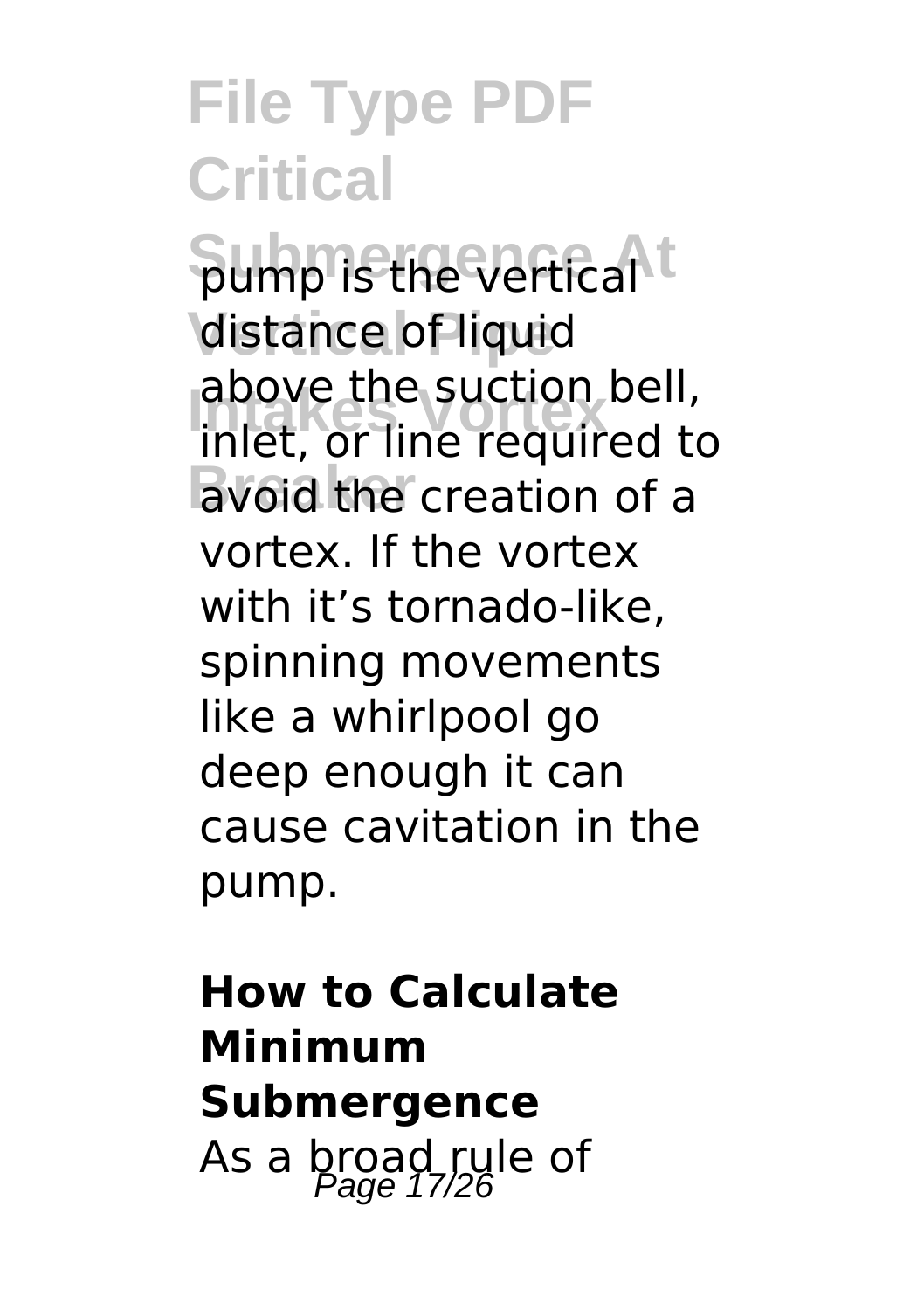**Shumb, the Froude At Number for vertical** adwrittew service<br>
should be less than 0.3 **Breaker** to avoid air downflow service entrainment- ie vapour bubbles will rise and the pipe will be self venting. For fully flooded vertical downflow, the Froude number should be greater than 0.6. BRIS (Civil/Environmental) 11 Feb 04 02:50

### Air entrainment /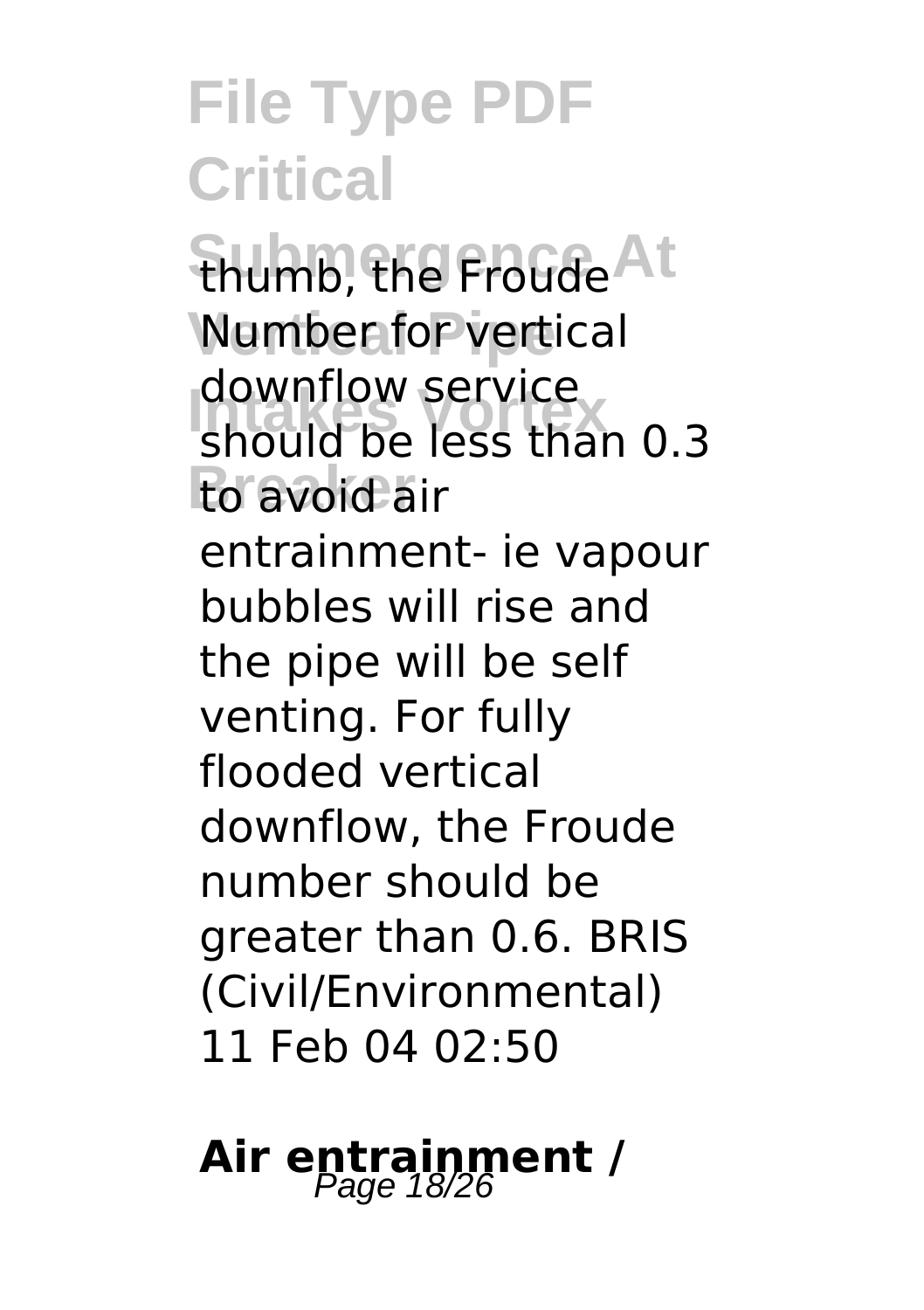**Submergence At Vortice formation - Pipelines, Piping ... Intervalle Critical Breaker** group of multiple pipe submergence for a intakes is predicted using a "superposition method" based on a potential flow solution. Experiments on groups of two, three, and four intakes were conducted. Experimental and theoretical results indicate that intakes in a group mutually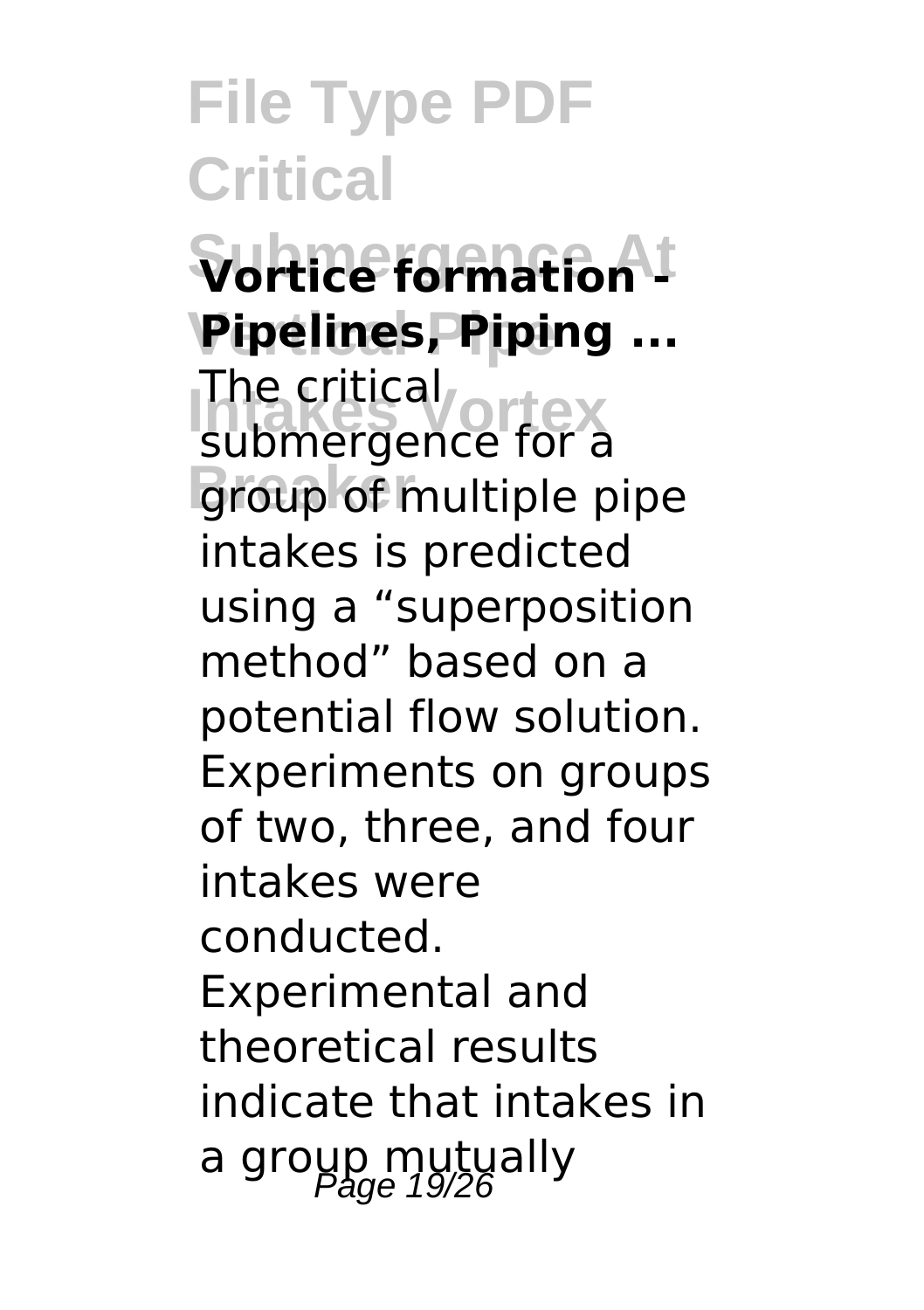influence the discharge **Vertical Pipe** into an individual intake<sub>s</sub> Vortex

**Britica**<sup>r</sup> **Submergence for Multiple Pipe Intakes | Journal ...** By experimental findings, the critical submergence for a simple vertical intake is formulated as: (6) Where the Froude number is limited from 0.68 to 2.86 and the R2 from the equation 7 is  $P_{\text{age}}$  20/26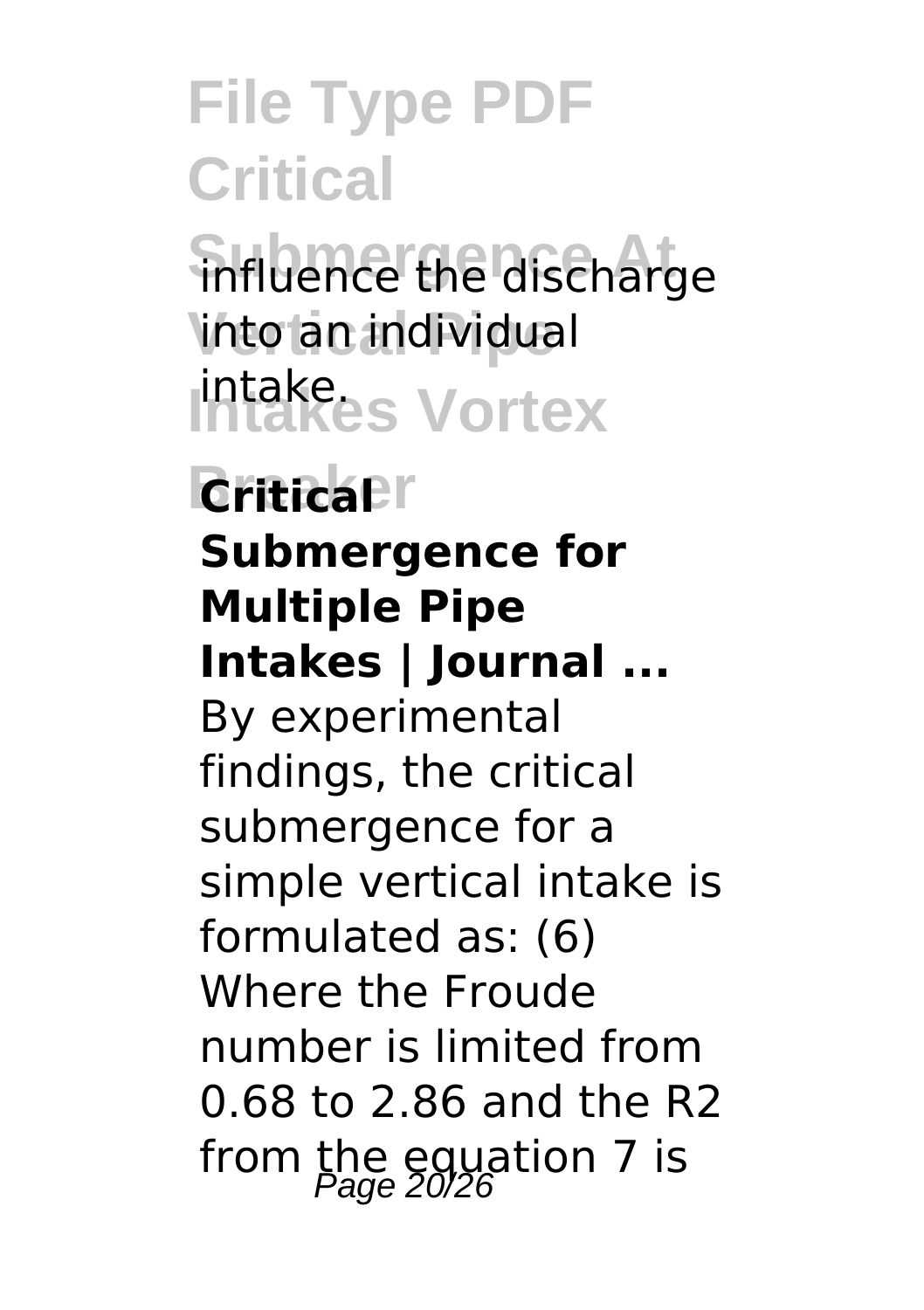**8.95. Four different** types of plates were **Intakes Vortex** vertical intake and the **Prelevant results are** installed on the simple shown in figures 7 to 9.

### **Discharge Coefficient in Vertical Intakes with Additional ...** Comparing the experimental results to a vertical pipe intake indicated that the critical submergence is somewhat reduced for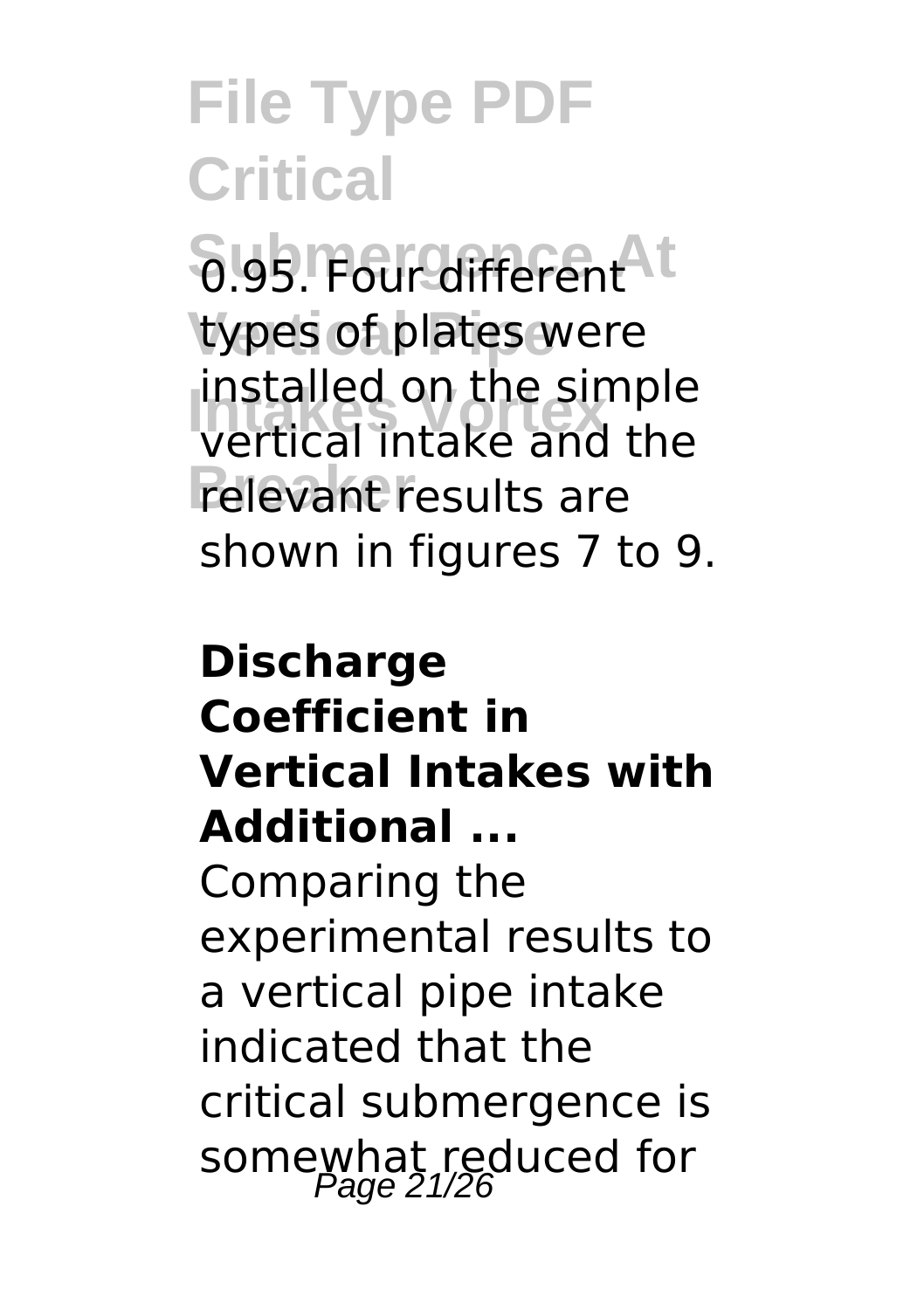Subgee-shape intake at low flow rates, and that the ogee intake **Breaker** with a...

#### **(PDF) Effect of Anti-Vortex Plates on Critical Submergence ...**

and (2) suction source. Critical consideration must be given to both in order to properly design an effi-cient system. Proper suction piping design and installation<br>Page 22/26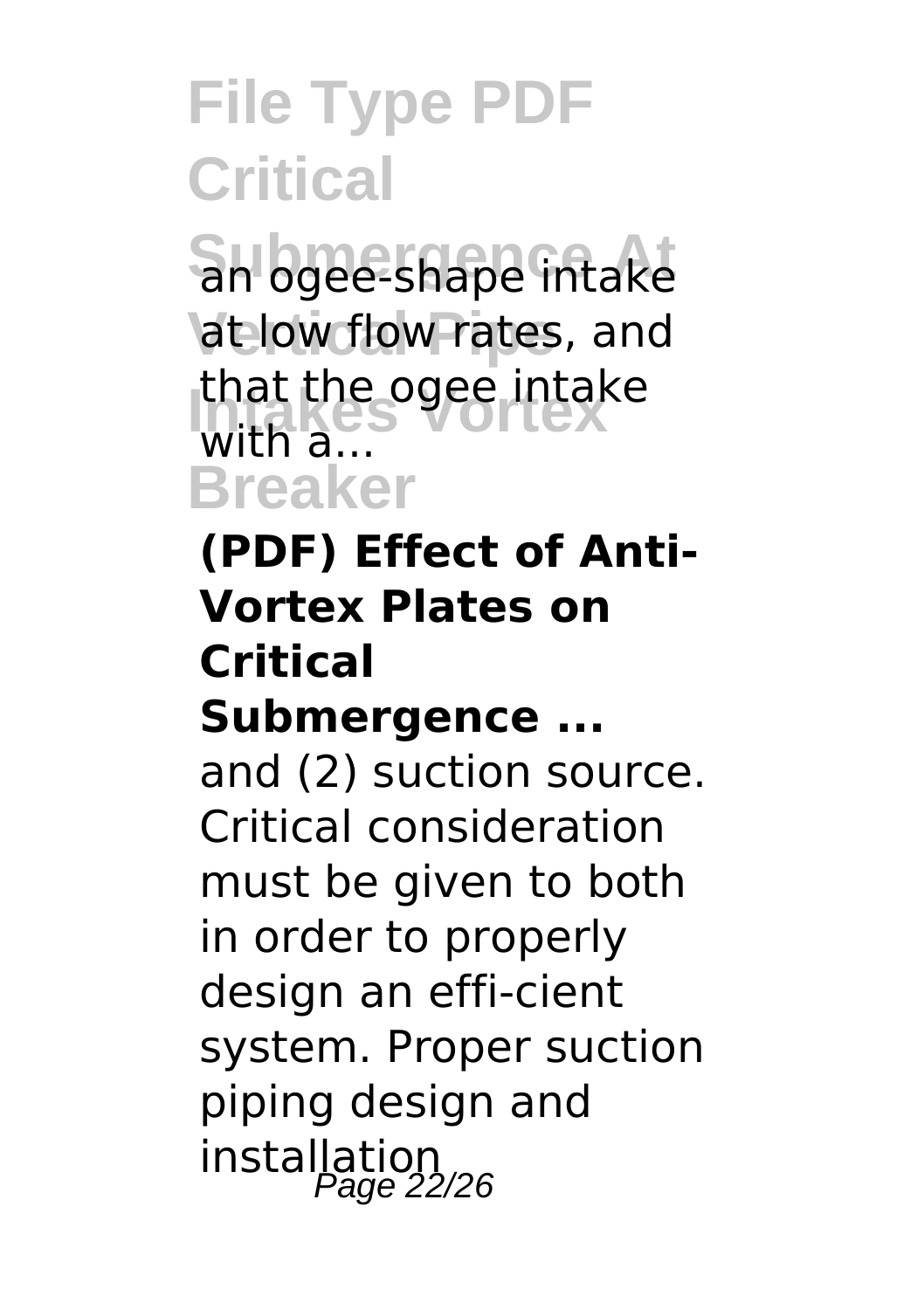**Sonsiderations consist** of pipe and pipe **Intakes Vortex** relationship, quantity, **Brid relative location to** fittings and their the pump suction nozzle. Suction source desian

#### **Practical Considerations in Pump Suction Arrangements**

The test facility used in the present study consists of a cylindrical tank with 1 m inner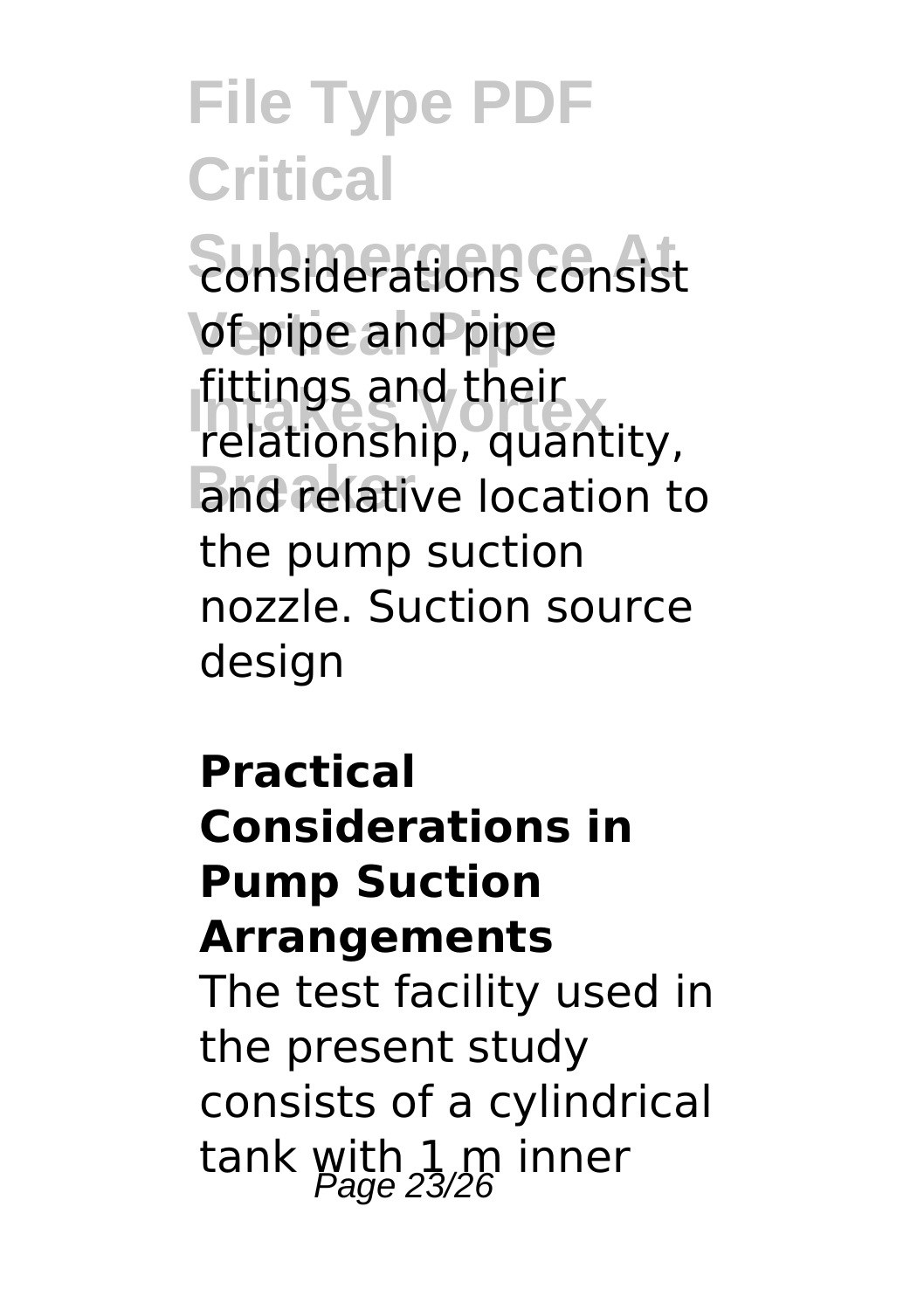**Submergence At** diameter and 0.8 m **height. The flow Intakes Vortex** vertical pipe intake of **B** 35 m high and two discharges through a different diameters of 7.5 and 10 cm at the center of the tank ().The test sequence started from the maximum allowable flow (roughly 10 l/s) and, afterwards, the flow was incrementally decreased to a ...

# **Effects of anti-** Page 24/26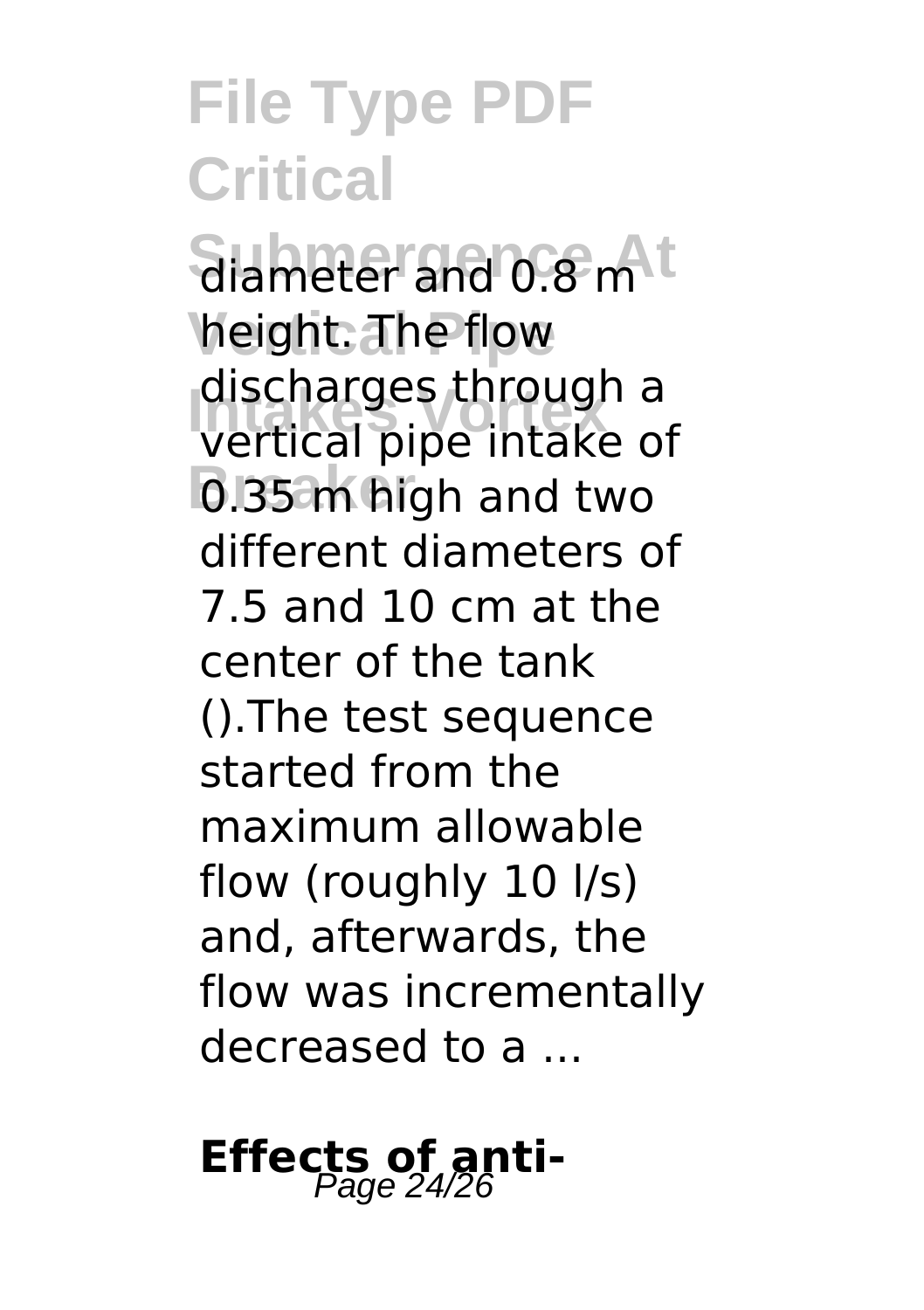# **File Type PDF Critical Submergence At vortex plates on air**

**Vertical Pipe entrainment by free**

**Intakes Vortex ... At Vertical Pipe A more** Critical Submergence important term is required submergence, also known as minimum or critical submergence (SC). Required submergence is the vertical distance—from the fluid surface to the pump inlet—required to prevent fluid vortexing and fluid